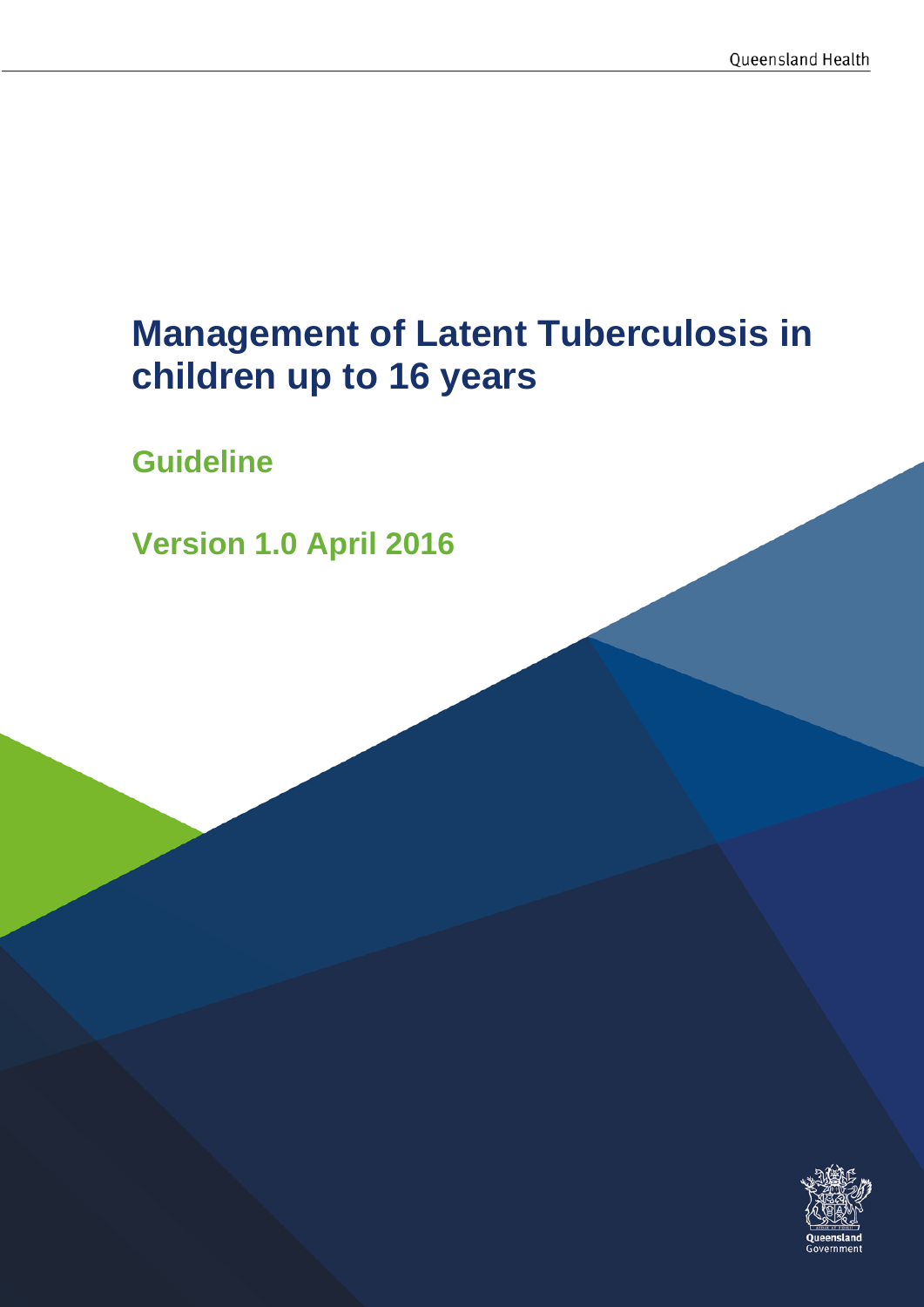#### **Management of Latent Tuberculosis in children up to 16 years**

Published by the State of Queensland (Queensland Health), April 2016



This document is licensed under a Creative Commons Attribution 3.0 Australia licence. To view a copy of this licence, visit creativecommons.org/licenses/by/3.0/au

© State of Queensland (Queensland Health) 2016

You are free to copy, communicate and adapt the work, as long as you attribute the State of Queensland (Queensland Health).

For more information contact: Communicable Diseases Branch Department of Health, GPO Box 48, Brisbane QLD 4001, email NDPC@health.qld.gov.au, phone 33289722.

An electronic version of this document is available at www.health.qld.gov.au

#### **Disclaimer:**

The content presented in this publication is distributed by the Queensland Government as an information source only. The State of Queensland makes no statements, representations or warranties about the accuracy, completeness or reliability of any information contained in this publication. The State of Queensland disclaims all responsibility and all liability (including without limitation for liability in negligence) for all expenses, losses, damages and costs you might incur as a result of the information being inaccurate or incomplete in any way, and for any reason reliance was placed on such information.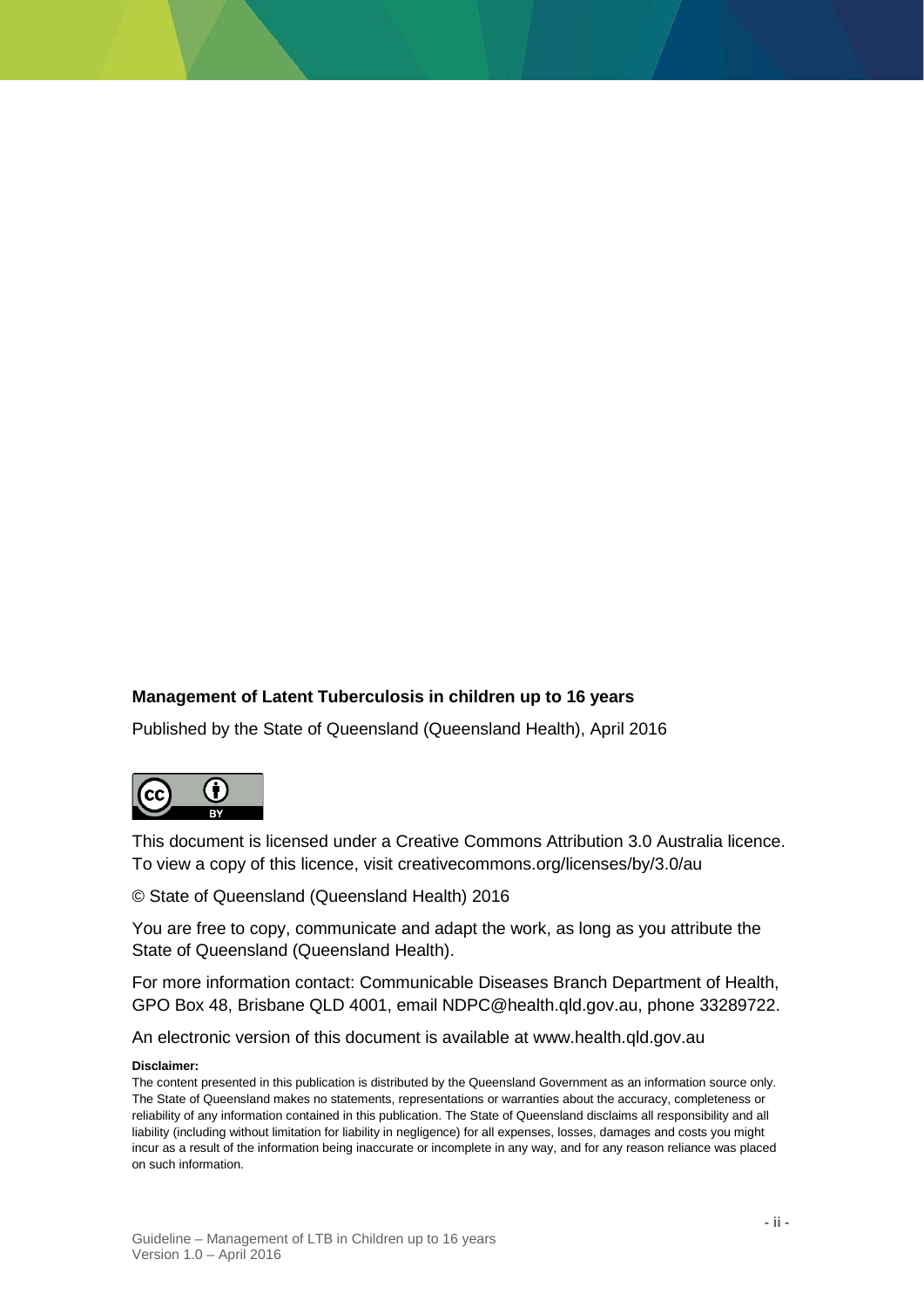## **Contents**

| 1.  |                                                                   |  |  |  |
|-----|-------------------------------------------------------------------|--|--|--|
| 2.  |                                                                   |  |  |  |
| 3.  |                                                                   |  |  |  |
| 4.  |                                                                   |  |  |  |
| 5.  |                                                                   |  |  |  |
|     | 5.1                                                               |  |  |  |
|     | Assessment and management of child contacts of TB cases 4<br>5.2. |  |  |  |
|     |                                                                   |  |  |  |
|     |                                                                   |  |  |  |
| 6.  |                                                                   |  |  |  |
|     |                                                                   |  |  |  |
| 7.  |                                                                   |  |  |  |
| 8.  |                                                                   |  |  |  |
| 9.  |                                                                   |  |  |  |
| 10. |                                                                   |  |  |  |
|     |                                                                   |  |  |  |

## **Tables**

| Table 1 Interpretation of TST cut-offs for adults and children five years of age or |  |
|-------------------------------------------------------------------------------------|--|
|                                                                                     |  |
| Table 2 Interpretation of TST cut-offs for children under five years of age         |  |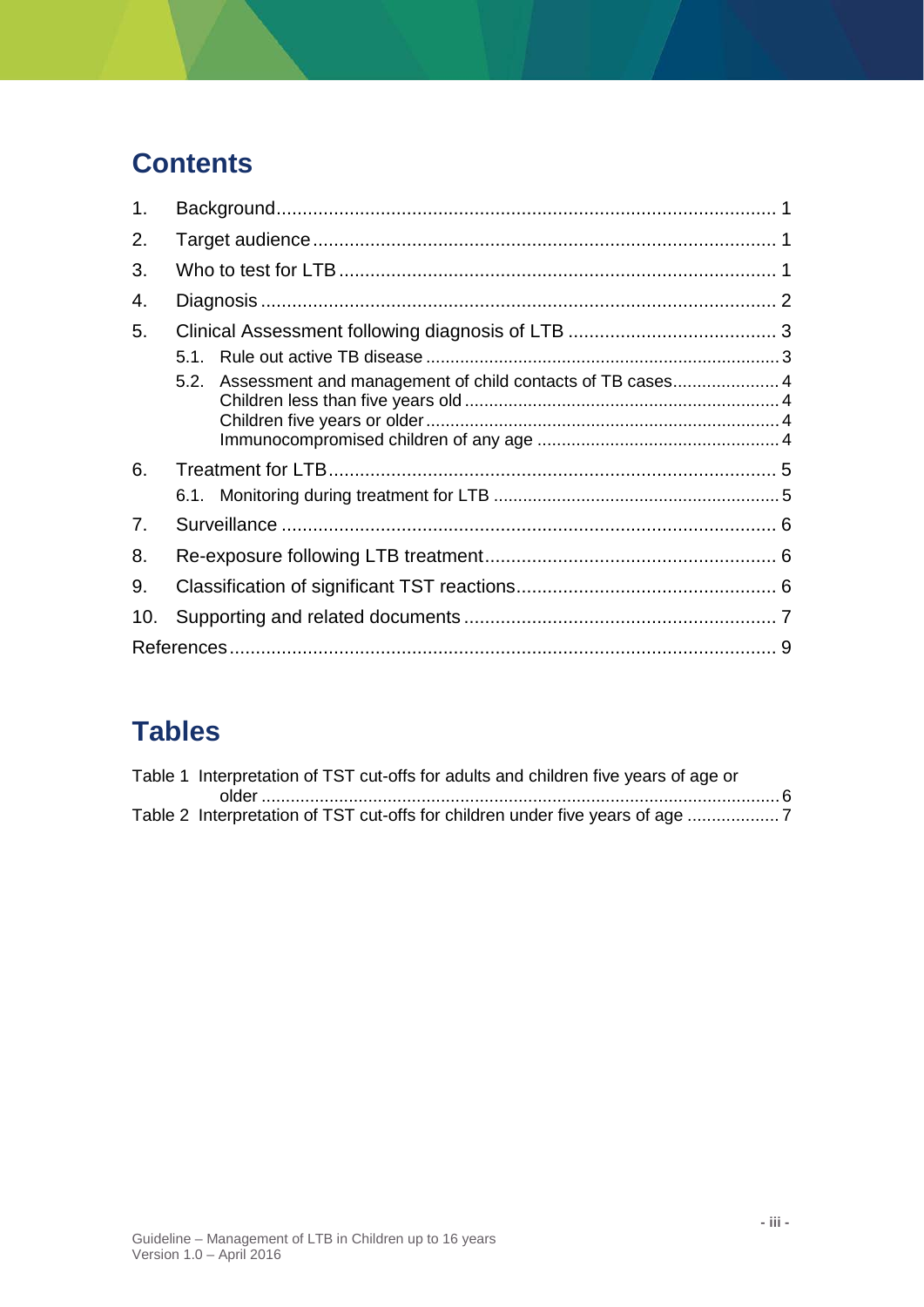### <span id="page-3-0"></span>**1. Background**

Latent tuberculosis (LTB), defined as a state of persistent immune response to prioracquired *Mycobacterium tuberculosis* antigens without evidence of clinically manifested active tuberculosis (TB)<sup>[1](#page-11-0)</sup>, affects about one-third of the world's population<sup>[2](#page-11-1)</sup>. Approximately 10 per cent of people with LTB will develop active TB disease in their lifetime, with the majority developing it within the first five years after initial infection<sup>[3](#page-11-2)</sup>.

Young children are particularly at risk of progressing to active disease with a high risk of disseminated tuberculosis (miliary TB and meningitis). The period of highest risk is within the first year following primary infection<sup>4</sup>[.](#page-11-3) In Australia 65.6% of TB cases in migrant children occur within 2 year[s](#page-11-4) of arrival and 85% of cases within 5 years<sup>5</sup>. Detection of LTB is undertaken in children at risk for active TB in whom active disease has been excluded and for whom preventive therapy is indicated. As most children who become infected with TB have been recently infected, prevention and early management of childhood TB transmission is an important part of a TB elimination strategy in a low incidence country such as Australia.

### <span id="page-3-1"></span>**2. Target audience**

This guideline documents recommendations of the Tuberculosis Expert Advisory Group for the diagnosis and management of latent tuberculosis in children up to the age of 16 years. It is intended as a resource to ensure consistent best practice by doctors and nurses who manage tuberculosis in children in Queensland. Medical practitioners who are inexperienced in TB medicine should adhere to this guideline but also discuss individual case management with a paediatrician or other medical officer experienced in TB diagnosis and care.

The recommendations are aligned with the World Health Organization [Guidelines on](http://apps.who.int/iris/bitstream/10665/136471/1/9789241548908_eng.pdf?ua=1&ua=1)  [the management of LTB infection](http://apps.who.int/iris/bitstream/10665/136471/1/9789241548908_eng.pdf?ua=1&ua=1)<sup>[6](#page-11-5)</sup>.

### <span id="page-3-2"></span>**3. Who to test for LTB**

Testing for latent tuberculosis should be directed at:

- a. Children at increased risk of acquiring TB infection and who have an increased risk of progressing from latent to active disease.
- b. Children where latent TB needs to be excluded as a prerequisite for administration of BCG vaccine prior to travel to a high burden TB country or where local epidemiology suggests increased community risk of TB acquisition.

Children at increased risk of acquiring TB are:

- Close household or other close contacts of an active case of tuberculosis with the highest risk occurring where the index case has smear positive pulmonary TB.
- Children from communities or countries with high TB burden.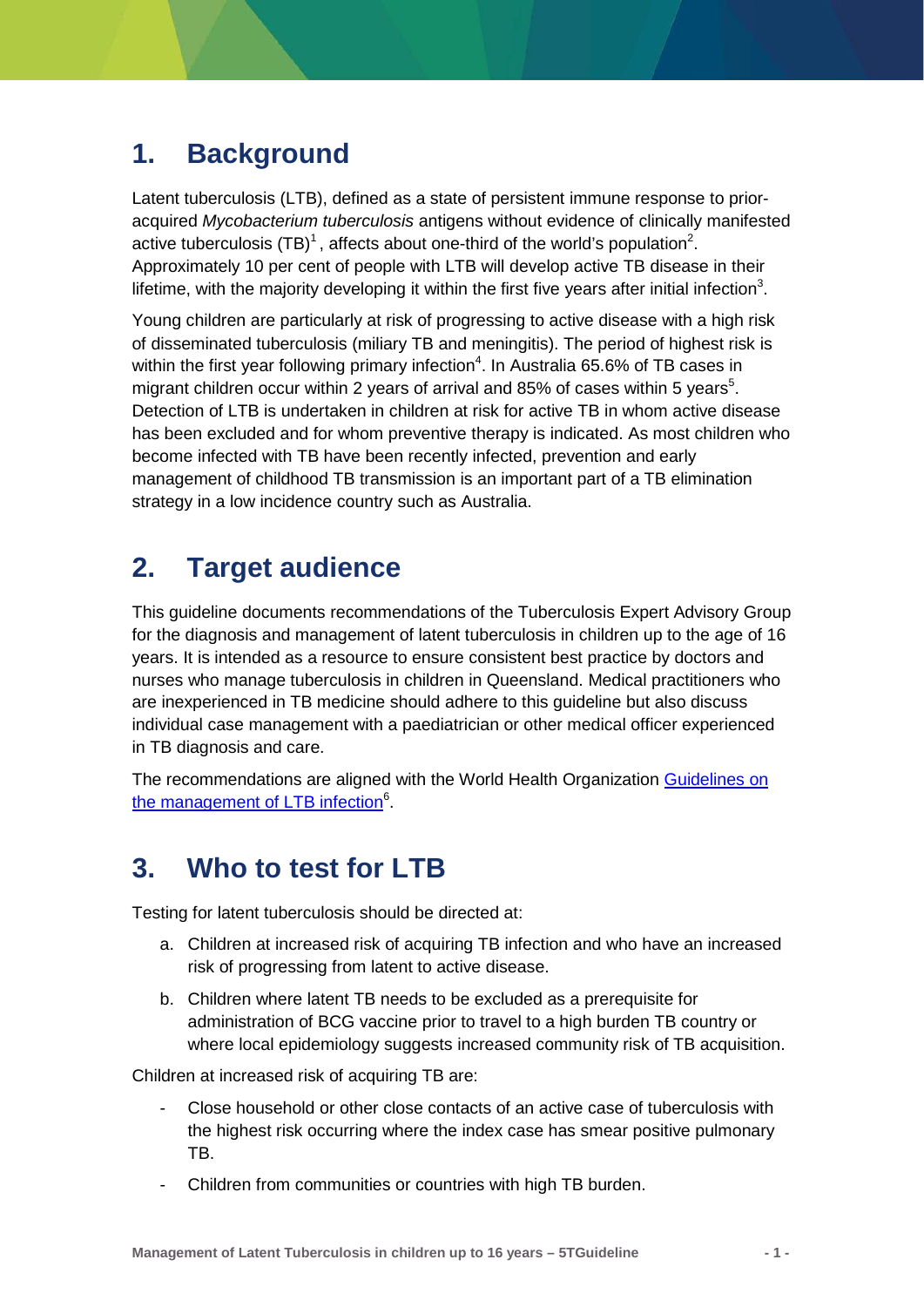- a. Certain Aboriginal and Torres Strait Islander communities.
- b. Migrants, including refugees from countries with a significant incidence of TB (generally defined as a WHO defined incidence of >40 per 100,000 population).

Children at increased risk of progression from latent to active tuberculosis are:

- Those who have acquired their infection recently, within 2 years eg household contact of an index case, recent migration from or prolonged travel to, a high TB burden country.
- Younger age less than 5 years and especially less than 2 years of age.
- Immunocompromised status including HIV infection and inherited immunodeficiency syndromes.
- Medication risk—immune modulators, chemotherapy, post transplantation.
- CXR abnormalities suggesting healed TB in patients without previous full treatment:
	- o discrete granulomas (especially if calcified) and pleural thickening
	- o pulmonary fibrosis.

#### <span id="page-4-0"></span>**4. Diagnosis**

LTB is diagnosed by detection of cell-mediated, delayed hypersensitivity to *Mycobacterium tuberculosis* via the Tuberculin Skin Test (TST) or by interferon gamma release assay (IGRA). The interpretation of the TST or IGRA reaction is based on the likelihood of the person being infected with TB as well as the likelihood of progression to disease if infected. The risk of true TB infection, rather than non-specific sensitisation with non-tuberculous mycobacteria or Bacille Calmette-Guerin (BCG) vaccination is assessed individually taking into account the person's likelihood of exposure to TB.

Both tests have imperfect sensitivity and can't be used to exclude LTB. False negatives may occur where testing has occurred very soon after infection. IGRA assays in children under five years of age are more likely to return indeterminate results than in olderages<sup>7</sup> - TST remains the recommended test for diagnosis of LTB in Queensland. IGRA tests (Quantiferon Gold in tube™ and TSpot test™) are acceptable alternatives. Unlike the TST, BCG vaccination does not cause false positive results with IGRA tests - IGRA tests may be the preferred test in children who have been BCG vaccinated, especially if vaccination has occurred after the first year of life.

The significance of a TST result depends on the age of the child as well as medical history and risk factors for exposure (Tables 1 and 2). The sensitivity of the TST (and IGRA) may be reduced in the very young and in immunocompromised children, particularly those with T cell immunodeficiency such as HIV. In immunocompromised children, consideration should be given to sequential TST and IGRA testing if the initial TST is negative. If either test is positive, then further assessment will be required.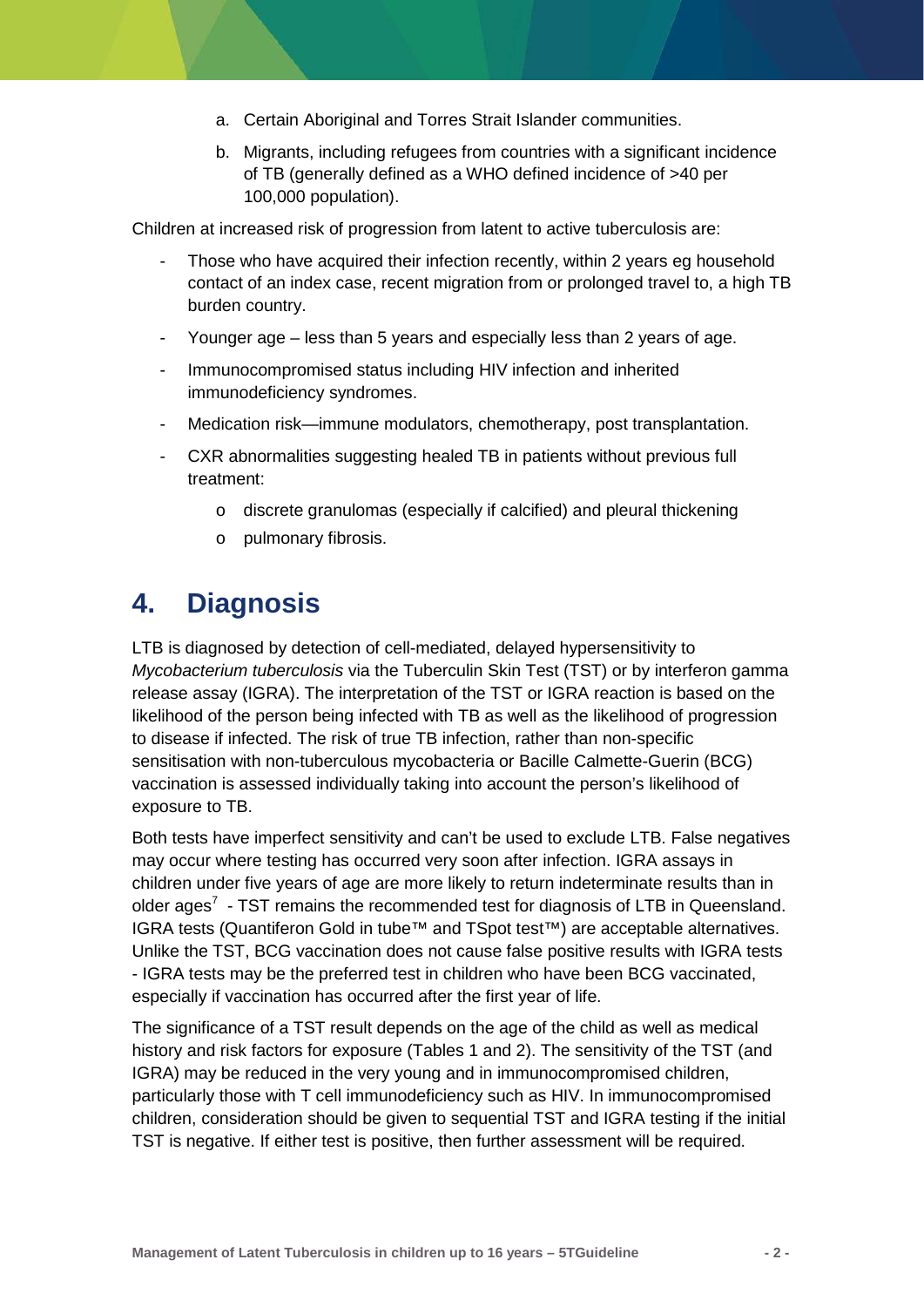Prior to a diagnosis of LTB and before treatment for LTB is commenced, active TB disease must always be ruled out. This will usually require the child to be asymptomatic with either a normal chest x-ray (CXR) or an abnormal CXR that is stable over time.

Where BCG vaccination is being considered in the absence of known TB contact, no LTB test is required before the age of 6 months. After this age the TST rather than the IGRA should be used due to paucity of evidence to support IGRA testing in this setting. Non-specific TST reactions to environmental non-tuberculous mycobacteria may be relevant to predicting adverse reactions to BCG which would not be predicted by an IGRA test.

#### <span id="page-5-0"></span>**5. Clinical Assessment following diagnosis of LTB**

#### <span id="page-5-1"></span>**5.1. Rule out active TB disease**

Medical assessment and history. Concerning symptoms include:

- cough, for more than 2 weeks
- haemoptysis
- fever
- night sweats
- unexplained weight loss/poor growth listlessness and fatigue

Physical examination with particular attention to excluding respiratory pathology, significant lymphadenopathy, hepatosplenomegaly and skin/skeletal abnormalities.

Investigations:

- CXR

A CXR should be performed for all children with a significant TST or IGRA result (see Table 1), looking for changes suggestive of active TB. Look for changes of CXR abnormalities over time (if scarring present, ideally be able to demonstrate 12 months of stability of scarring) except where more expedient management is indicated ( see below)

- Sputum / gastric aspirates

If there is clinical or x-ray indication of current/previous TB infection, specimens should be collected. In infants and young children, three early morning gastric aspirates should be collected. An inpatient stay is usually required to collect gastric aspirates. In older children, three induced or spontaneous sputum specimens should be collected. All specimens should be tested for acid-fast bacillus (AFB) smear and culture +/- Xpert MTB/RIF for molecular detection of TB and the presence of rifampicin resistance.

Only in areas where inpatient facilities are not available and where sputum induction can not be safely performed, is nasopharyngeal aspirate acceptable. Ideally two NP aspirates 4 hours apart are obtained.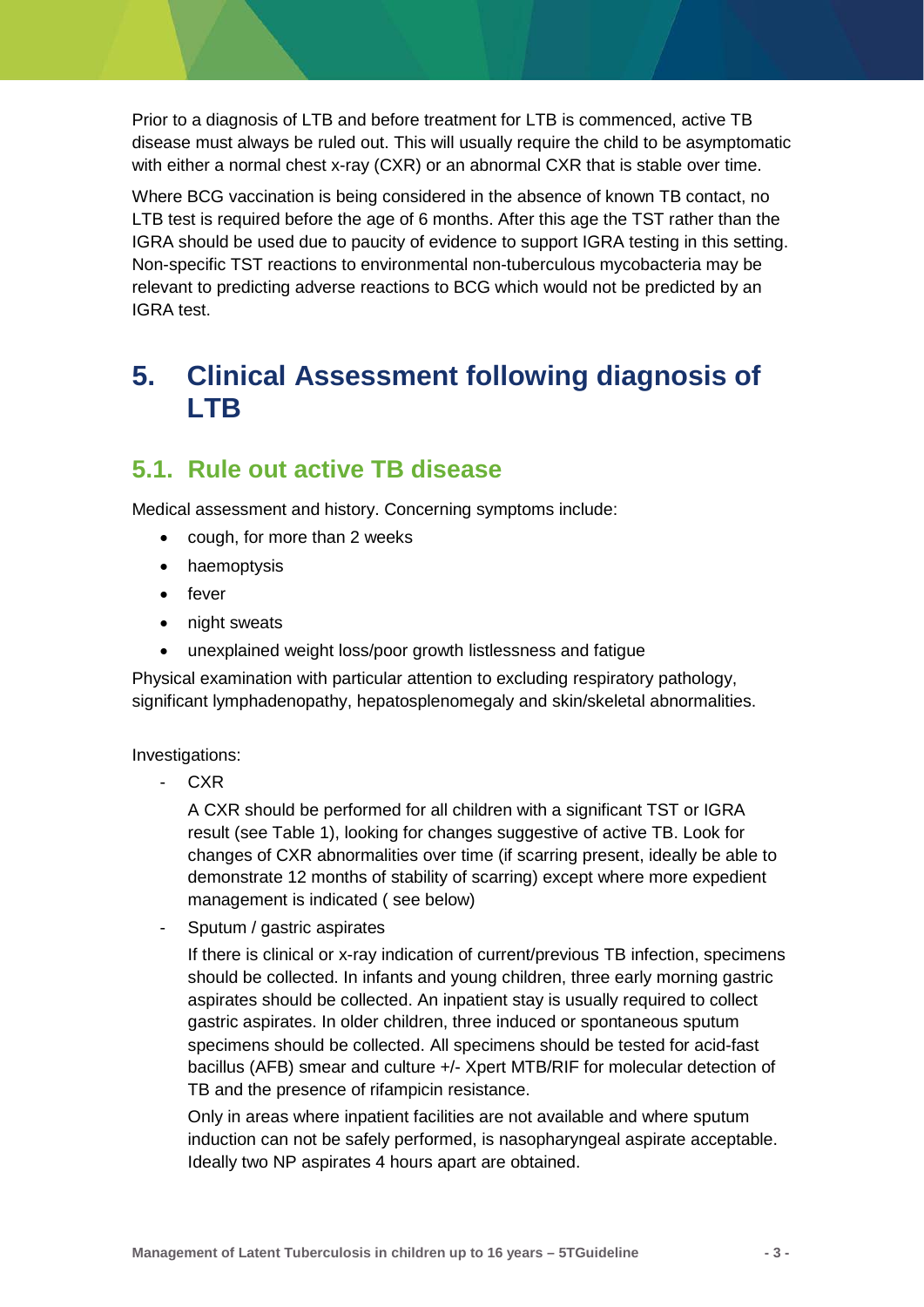- Other imaging as required (eg CT imaging) to assess lung fields, mediastinum or other organs.

#### <span id="page-6-0"></span>**5.2. Assessment and management of child contacts of TB cases**

#### <span id="page-6-1"></span>**Children less than five years old**

Following TB exposure, young children have a higher risk of developing primary TB infection, and of progressing to disseminated and/or central nervous system disease if infected.

- Perform TST
- If positive, exclude active TB as above.
- Irrespective of TST result, all children less than two years old who have had close contact**\*** with a case of active TB, should be recommended LTB treatment.
- In children aged between two and five years, LTB treatment should be given to children with positive TST, but should be considered also for children with negative TST result, particularly if contact with smear positive pulmonary TB. If LTB treatment is given to a child who has not had TST testing or has a TST < 5mm, TST should be performed at completion of treatment and if negative, the child should be offered BCG vaccination.

#### <span id="page-6-2"></span>**Children five years or older**

- Perform TST/IGRA.
- If positive, exclude active TB and recommend LTB treatment. If initial TST/IGRA is negative, and the test was performed sooner than 12 weeks after the last identified contact with active TB ("break of contact"), repeat testing should be undertaken after 12 weeks since break of contact; early infection may yield a false negative TST or IGRA result. If there is TST or IGRA conversion, then LTB treatment should be offered. If TST or IGRA remains negative, BCG vaccination should be considered on a case by case basis, taking into consideration likely future risk to the child.

#### <span id="page-6-3"></span>**Immunocompromised children of any age**

Close contacts of smear positive pulmonary TB should be offered LTB treatment. TST/IGRA testing is not required. BCG vaccination is contraindicated in the presence of immunocompromise. Sequential IGRA/TST may be of benefit where contact is casual or index case has extrapulmonary disease only.

**\*** Close contact is defined as household contact or eight hours cumulative contact in same room.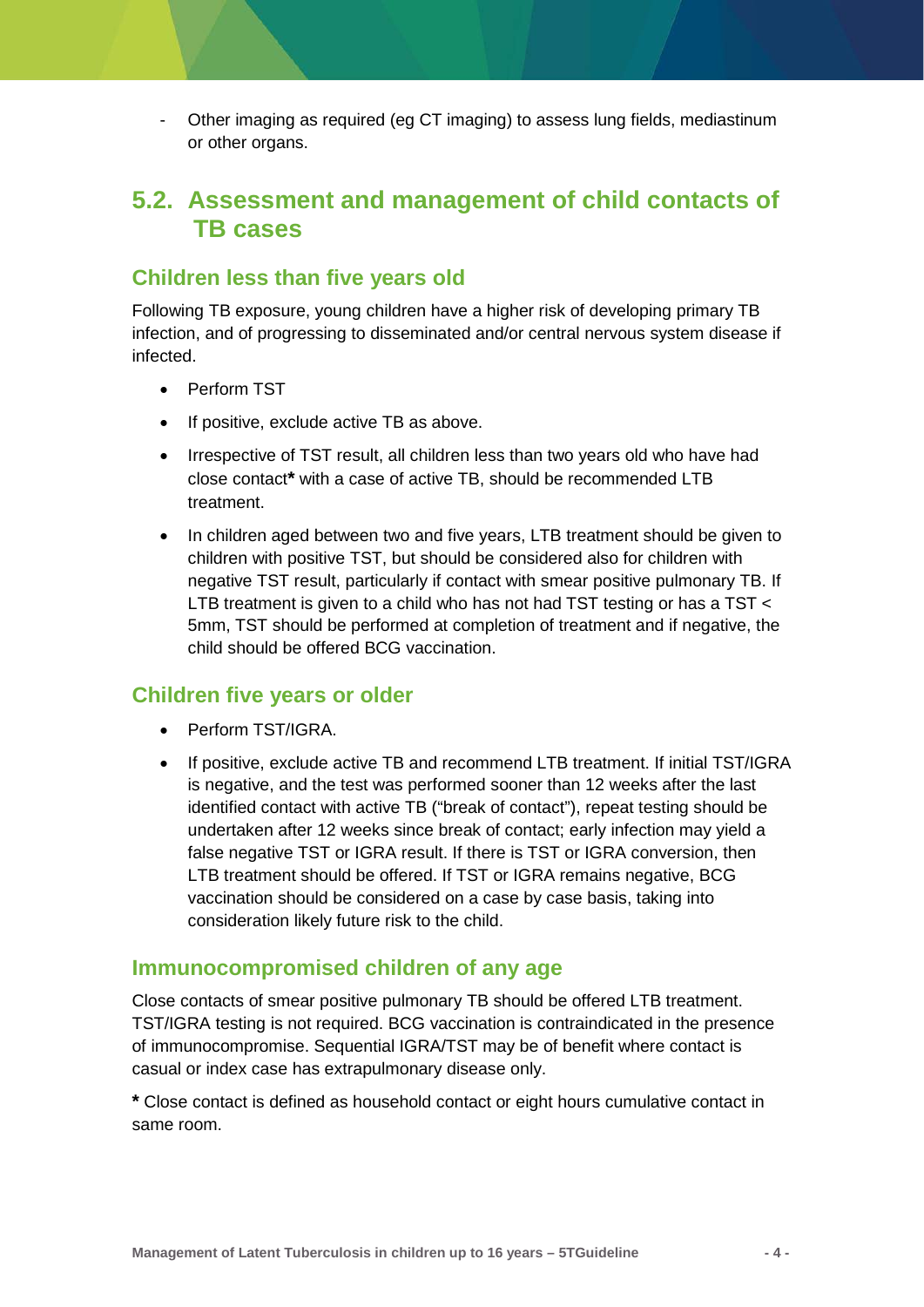### <span id="page-7-0"></span>**6. Treatment for LTB**

Prior to initiating treatment for LTB, baseline liver function tests (LFTs) are not routinely indicated. However LFTs are indicated if other risk factors for hepatotoxicity are present. If baseline LFTs abnormal, perform hepatitis screen.

The risk of developing TB disease may be reduced by treatment for LTB. The preferred treatment is three months of isoniazid (10mg/kg, maximum 300mg daily) plus rifampicin (15mg/kg, range 10–20mg/kg, maximum 600mg daily) (3HR), although six months of isoniazid monotherapy can also be used. Three months of rifampicin and isoniazid (3RH) has been shown to be equivalent to isoniazid monotherapy in terms of effectiveness and safety $^{8-11}$ . In immunocompromised patients, isoniazid and rifampicin combination therapy should be extended to four months. Isoniazid monotherapy for 6 months duration is considered in children with chronic medical conditions where there may be potential drug interactions with rifampicin, for example, anti-retroviral therapy for HIV. Pyridoxine is added for breastfed babies, HIV infected or malnourished children to lower the risk of neuropathy. In contacts of a case with known isoniazid resistance or where isoniazid is not tolerated, four months of rifampicin should be used.

The main side effect of this treatment is hepatotoxicity though this risk is significantly lower in children. The important symptoms of drug toxicity must be explained to the parents prior to obtaining consent to commence treatment. Details of side effects, drug interactions and contraindications are complex and available from MIMS and other resources.

If the index case of a close child contact has MDR TB, there is no national or international consensus on whether to treat or what agents to use. In those children at greatest risk for disease progression, preventative treatment should be considered with reference to the document [Management of contacts of multidrug-resistant tuberculosis.](https://www.health.qld.gov.au/publications/clinical-practice/guidelines-procedures/diseases-infection/governance/mdr-tuberculosis-contacts.pdf)

All nursing and medical consultations, as well as tests and treatment, are provided free of charge in Queensland.

#### <span id="page-7-1"></span>**6.1. Monitoring during treatment for LTB**

Children on treatment for LTB should be reviewed by a doctor (or TB nurse where doctor is not available) six weeks after commencement and at the end of treatment, to confirm compliance and completion. Parents should be educated on the potential side effects of treatment, including signs and symptoms of hepatotoxicity and peripheral neuropathy.

At each outpatient clinic:

- assess adherence
- evaluate for signs and symptoms of active TB disease and drug reactions
- remind parents and child (if age-appropriate) of signs and symptoms of hepatotoxicity and peripheral neuropathy
- perform LFTs if there is clinical concern for hepatotoxicity.

Note: If a child is symptomatic, isoniazid and rifampicin should be discontinued if aminotransferase values are **three times** the upper limit of normal. If the child is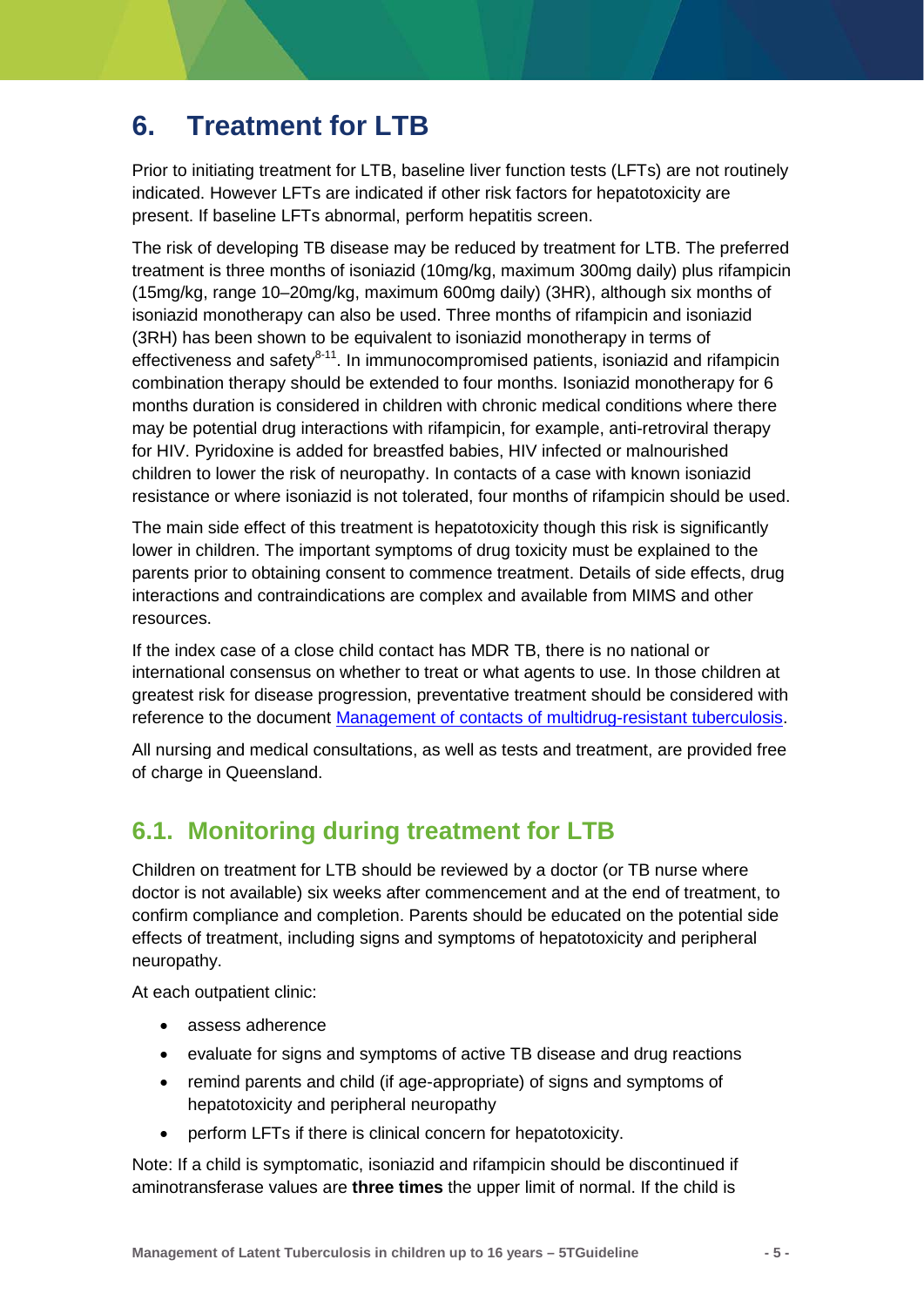asymyptomatic, therapy should be ceased if aminotransferases exceed five times the upper limit of normal. Rifampicin can be cautiously reintroduced when hepatotoxicity has abated. A four month regimen of rifampicin monotherapy would be appropriate.

In the event of treatment interruption, extend treatment by the time missed to compensate. If more than one month is missed, restart whole course.

### <span id="page-8-0"></span>**7. Surveillance**

Children who have completed a satisfactory course of treatment for LTB do not require ongoing surveillance. Parents and caregivers should be educated regarding symptoms of TB disease.

If parents or caregivers decline the recommended LTB treatment for their children, they need to be educated regarding symptoms of TB disease. For children at risk, six monthly clinical reviews are recommended for two years. Investigations such as CXR only indicated if clinical concerns.

### <span id="page-8-1"></span>**8. Re-exposure following LTB treatment**

If patients are re-exposed through contact with a case of active TB, there is no value in repeating the tests for LTB. In immune-competent adults, there is evidence that a first episode of TB infection (not disease) provides approximately 80 per cent protection against development of disease following re-exposure<sup>12</sup>, irrespective of previous LTB therapy. Therefore a second course of LTB treatment is generally not recommended, even if the exposure was close/intense<sup>13</sup>. However, if the child is under five years of age or has HIV infection (there may not be any effective immunity conferred by prior TB infection), then it is recommended to repeat the full course of LTB therapy.

## <span id="page-8-2"></span>**9. Classification of significant TST reactions**

| $\geq$ 5 mm        | $\geq$ 10 mm <sup>*</sup>                                                             | $\geq$ 15 mm                                        |
|--------------------|---------------------------------------------------------------------------------------|-----------------------------------------------------|
| HIV infected       | Close contact of active TB case<br>regardless of BCG                                  | No TB risk factors/normal<br>host/regardless of BCG |
| Immunosuppressed # | Travel to a high incidence country for a<br>period of >3 months^                      |                                                     |
|                    | Those at increased risk of TB<br>exposure or greater host susceptibility <sup>+</sup> |                                                     |

<span id="page-8-3"></span>**Table 1 Interpretation of TST cut-offs for adults and children five years of age or older**

# Receiving immunomodulators, chemotherapy, ≥ 15mg prednisone/day for more than one month, or organ transplantation.

\*In those who are BCG naive, or are at increased risk for TB exposure or infection, and parents are reluctant for LTB treatment, consider IGRA as a supplementary test.

^Travel—someone who has travelled to a high incidence country, or countries, for a period of more than three months (>40/100,000). For country profiles see: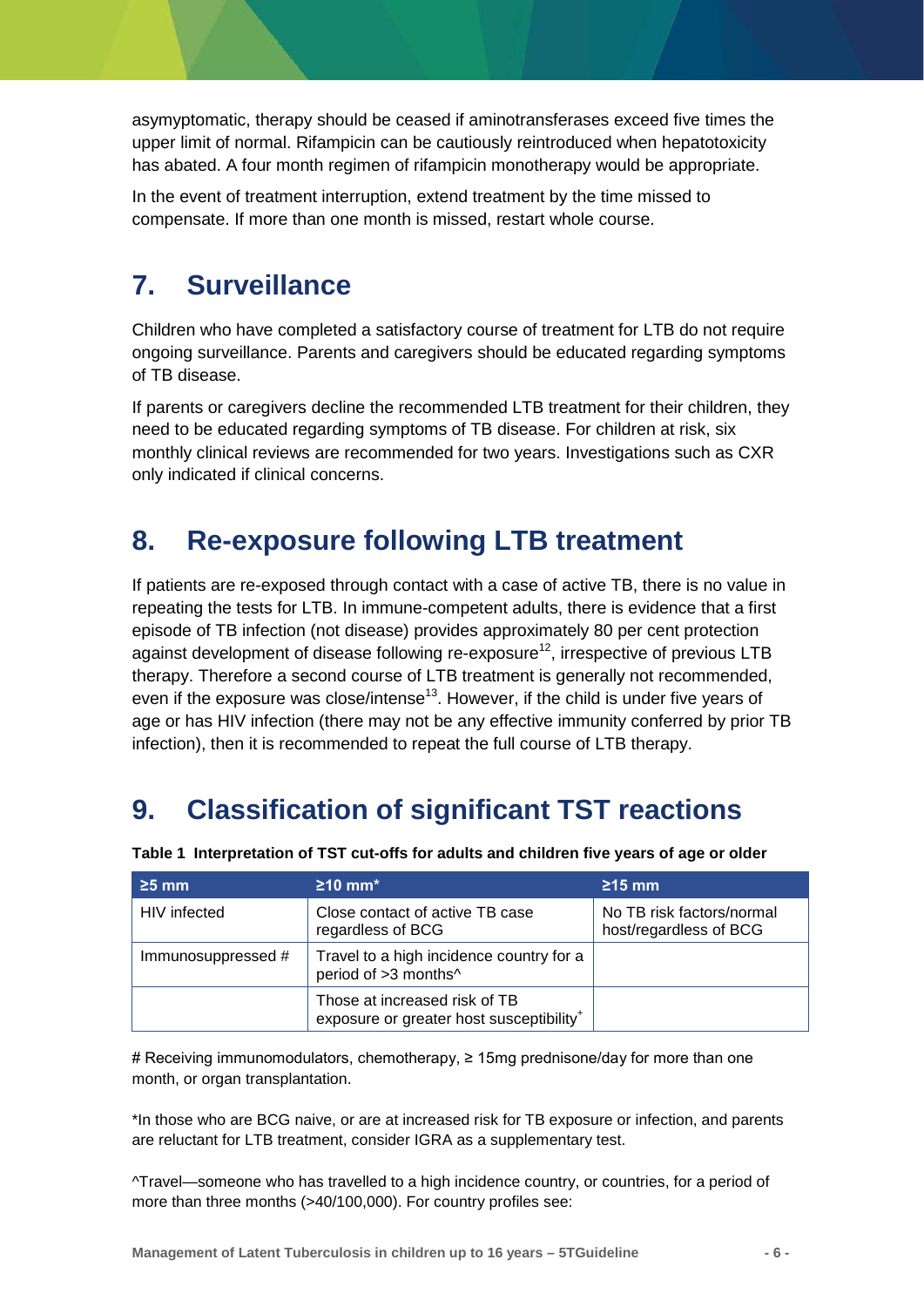#### [http://www.who.int/tb/publications/global\\_report/en/](http://www.who.int/tb/publications/global_report/en/)

+ Increased likelihood of infection due to immigration from high incidence country (>40/100,000), or host factors, such as, diabetes, chronic renal failure, neoplastic disease and malnutrition.

| $\geq$ 5 mm                                                                                                | $\geq$ 10 mm                    |
|------------------------------------------------------------------------------------------------------------|---------------------------------|
| Close contact of active TB or<br>XPTB case regardless of BCG                                               | History of BCG; no risk factors |
| No history of BCG; no risk<br>factors#                                                                     |                                 |
| Those at increased risk of TB<br>exposure or greater host<br>susceptibility <sup>+</sup> regardless of BCG |                                 |

<span id="page-9-1"></span>

|  | Table 2 Interpretation of TST cut-offs for children under five years of age |  |  |  |  |
|--|-----------------------------------------------------------------------------|--|--|--|--|
|--|-----------------------------------------------------------------------------|--|--|--|--|

# This group may not be at significant enough risk for LTB to warrant further assessment and treatment. Consider quantiferon testing in this group and if positive, recommend LTB treatment.

+ Increased likelihood of infection due to birth in, or residence for a period of more than three months in, a high incidence country (>40/100,000), close contact of Sputum Smear negative pulmonary TB/extra-pulmonary TB or host factors, such as, HIV, immunosuppression, diabetes, chronic renal failure, malignancy and malnutrition.

*Children with TST* > 5mm *should not receive BCG in case of severe local reaction*. However if TST = 5mm, if prior TB infection is unlikely and if child is at moderate to high risk of acquiring TB (e.g. will spend > 3 months in a high TB burden country), consider giving BCG after discussion of risk with parents.

#### <span id="page-9-0"></span>**10. Supporting and related documents**

#### **World Health Organisation**

[Guidelines on the management of latent tuberculosis infection](http://apps.who.int/iris/bitstream/10665/136471/1/9789241548908_eng.pdf?ua=1&ua=1)

**Communicable Diseases Network** 

**[CDNA National Guidelines for the Public Health Management of TB](http://www.health.gov.au/internet/main/publishing.nsf/Content/D140EDF48C0A0CEACA257BF0001A3537/$File/TB-SoNG-July-2013.pdf)**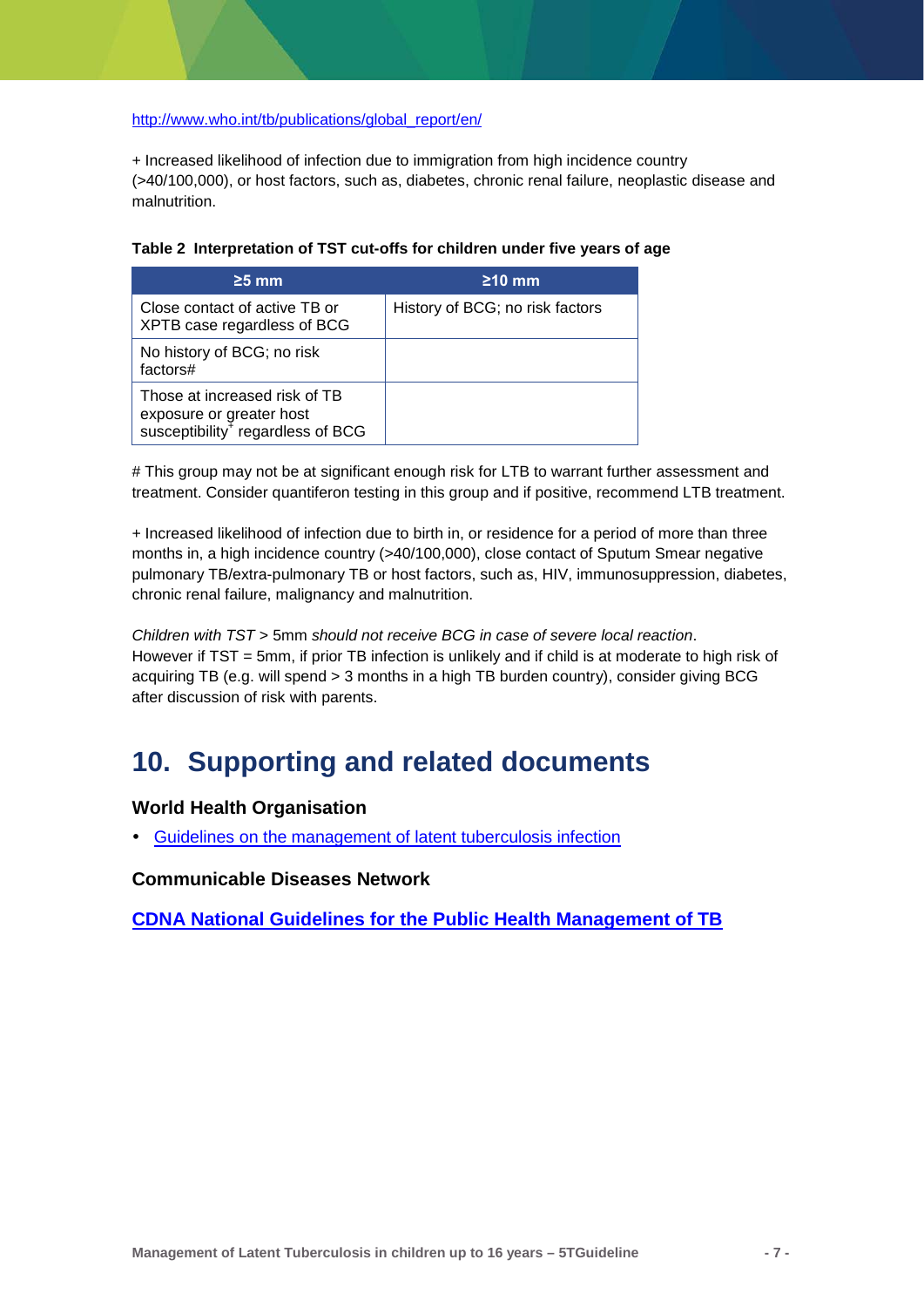## **Revision history**

| <b>Version number</b> | Date of issue | Date of next<br>revision | Approval date |
|-----------------------|---------------|--------------------------|---------------|
| Version 1.0           | April 2016    | November 2017            |               |

#### **Document custodian**

Director, Communicable Diseases Branch

## **Approving group**

<span id="page-10-0"></span>Tuberculosis Expert Advisory Group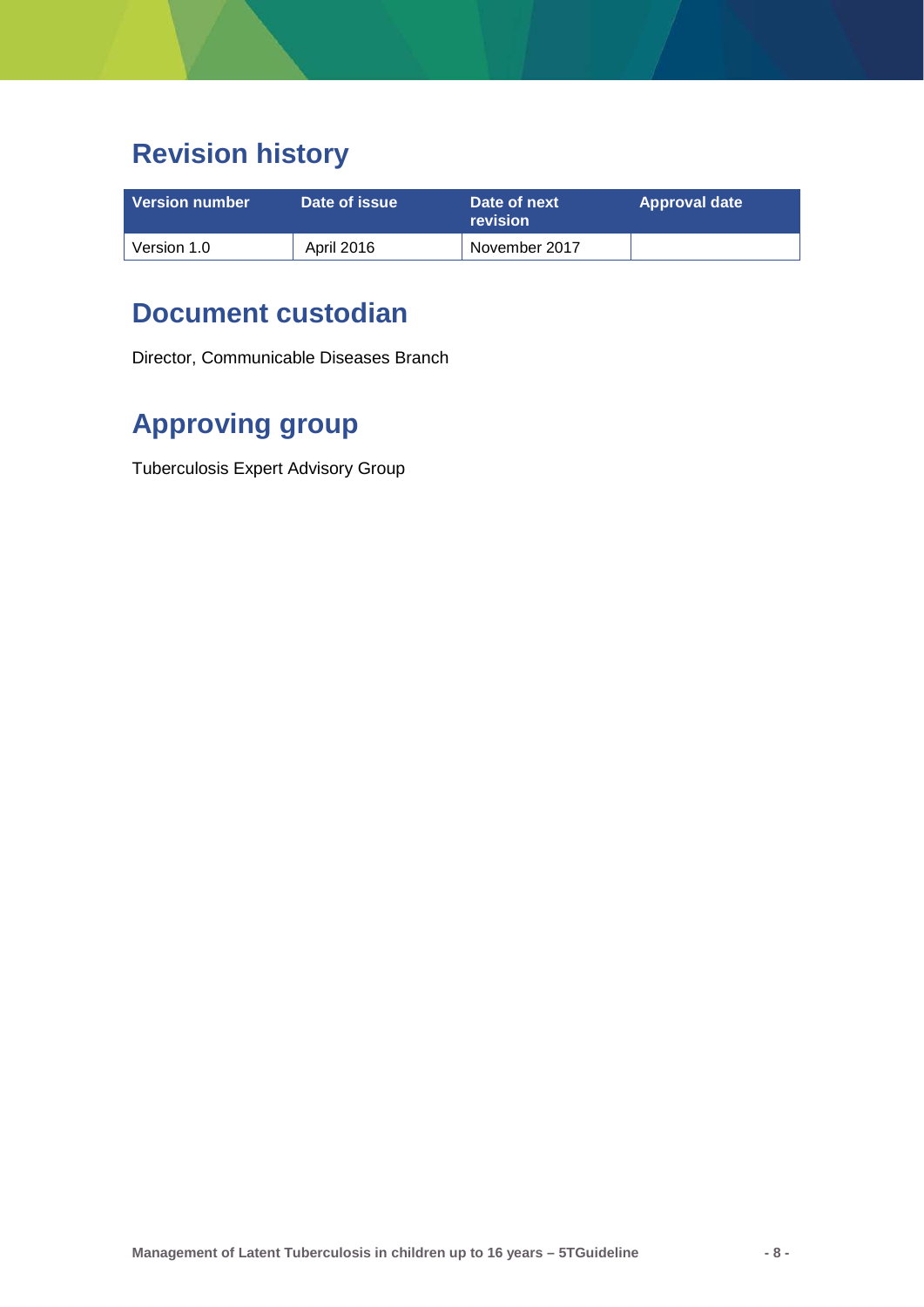#### **References**

- <span id="page-11-0"></span>1. Mack U, Migliori GB, Sester M, Rieder HL, Ehlers S, Goletti D, et al and TBNET. LTBI: latent tuberculosis infection or lasting immune responses to M. tuberculosis? A TBNET consensus statement. Eur Respir J 2009; 33:956–73.
- <span id="page-11-1"></span>2. Dye C, Scheele S, Dolin P, Pathania V, Raviglione MC. Consensus statement. Global burden of tuberculosis: estimated incidence, prevalence, and mortality by country. WHO Global Surveillance and Monitoring Project. JAMA 1999; 282:677– 86.
- <span id="page-11-2"></span>3. Comstock GW, Livesay VT, Woolpert SF. The prognosis of a positive tuberculin reaction in childhood and adolescence. Am J Epidemiol 1974; 99:131–8.
- <span id="page-11-3"></span>4. Perez-Velez C & Marais B. Tuberculosis in children. NEJM 2012; 367(4):348-61.
- <span id="page-11-4"></span>5. National Tuberculosis Advisory Committee. National policy statement for management of latent tuberculosis infection (draft) 2014.
- <span id="page-11-5"></span>6. World Health Organisation. Guidelines on the management of latent tuberculosis infection, 2015.
- <span id="page-11-6"></span>7. Connell TG, Tebruegge M, Ritz N, Bryant PA, Leslie D, Curtis N. Indeterminate interferon-gamma release assay results in children. *Pediatr Infect Dis J* 2010; 29(3):285–286.
- <span id="page-11-7"></span>8. National Institute for Health and Clinical Excellence, 2011. Tuberculosis: Clinical diagnosis and management of tuberculosis and measures for its prevention and control. Clinical Guideline 117, United Kingdom.
- 9. Ena J & Valls V (2005). Short-course therapy with rifampicin plus isoniazid, compared with standard therapy with isonazid, for latent tuberculosis infection: a meta-analysis. *CID ,40* (1), 670-676.
- 10. Spyridis NP, Spyridis PG, Gelesme A, et al. [The effectiveness of a 9-month](http://www.ncbi.nlm.nih.gov/pubmed/17712755)  regimen of isoniazid alone versus 3- [and 4-month regimens of isoniazid plus](http://www.ncbi.nlm.nih.gov/pubmed/17712755)  [rifampin for treatment of latent tuberculosis infection in children: results of an 11](http://www.ncbi.nlm.nih.gov/pubmed/17712755) [year randomized study.](http://www.ncbi.nlm.nih.gov/pubmed/17712755) Clin Infect Dis. 2007 Sep 15; 45(6): 715-22.
- <span id="page-11-8"></span>11. Bright-Thomas R, Nandwani S, Smith J et al. Effectiveness of 3 months of rifampicin and isoniazid chemoprophylaxis for the treatment of latent tuberculosis infection in children. Arch Dis Child. 2010 Aug; 95(8): 600-2.
- <span id="page-11-9"></span>12. Menzies D. Issues in the management of contacts of patients with active pulmonary tuberculosis. *Can J Public Health* 1997; 88(3):197-201.
- <span id="page-11-10"></span>13. Canadian Tuberculosis standards 2014.  $7<sup>th</sup>$  Edition. Chapter 6: Treatment of latent tuberculosis infection.